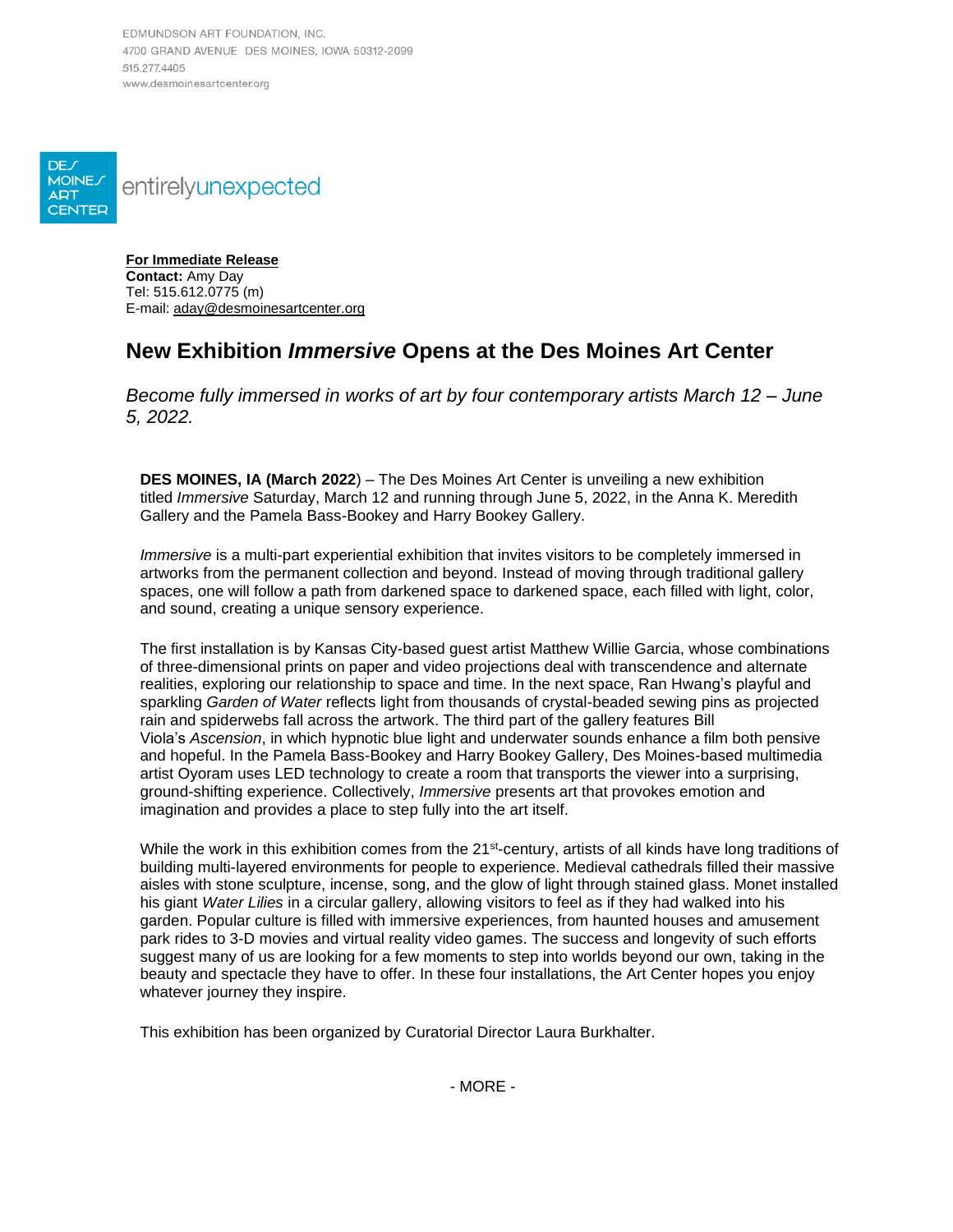EDMUNDSON ART FOUNDATION, INC. 4700 GRAND AVENUE DES MOINES, IOWA 50312-2099 515 277 4405 www.desmoinesartcenter.org



For additional information or photos, contact Director of External Affairs Amy Day at 515.271.0344 or aday@desmoinesartcenter.org.







**Captions** Left: Bill Viola (American, born 1951) *Ascension*, 2000 Color video projection on wall in dark room; stereo sound Running Time: 10 minutes Image (projected size): 98 13/16  $\times$  131 7/8 inches Purchased with funds from the Coffin Fine Arts Trust; Nathan Emory Coffin Collection of the Des Moines Art Center, 2001.1

## Center:

Ran Hwang (Korean, born 1960) *Garden of Water,* 2010, detail Beads, crystal, pins, video on Plexiglas Des Moines Art Center Permanent Collections; Gift of the artist and Leila Heller Gallery, New York, 2013.5.a-g

Right: Matthew Willie Garcia (American, born 1985) *We Carry Space and Time Within Us*, 2021 Projection Mapped Animation over acrylic printed and airbrush wood panel Running Time: 10min Courtesy of the artist